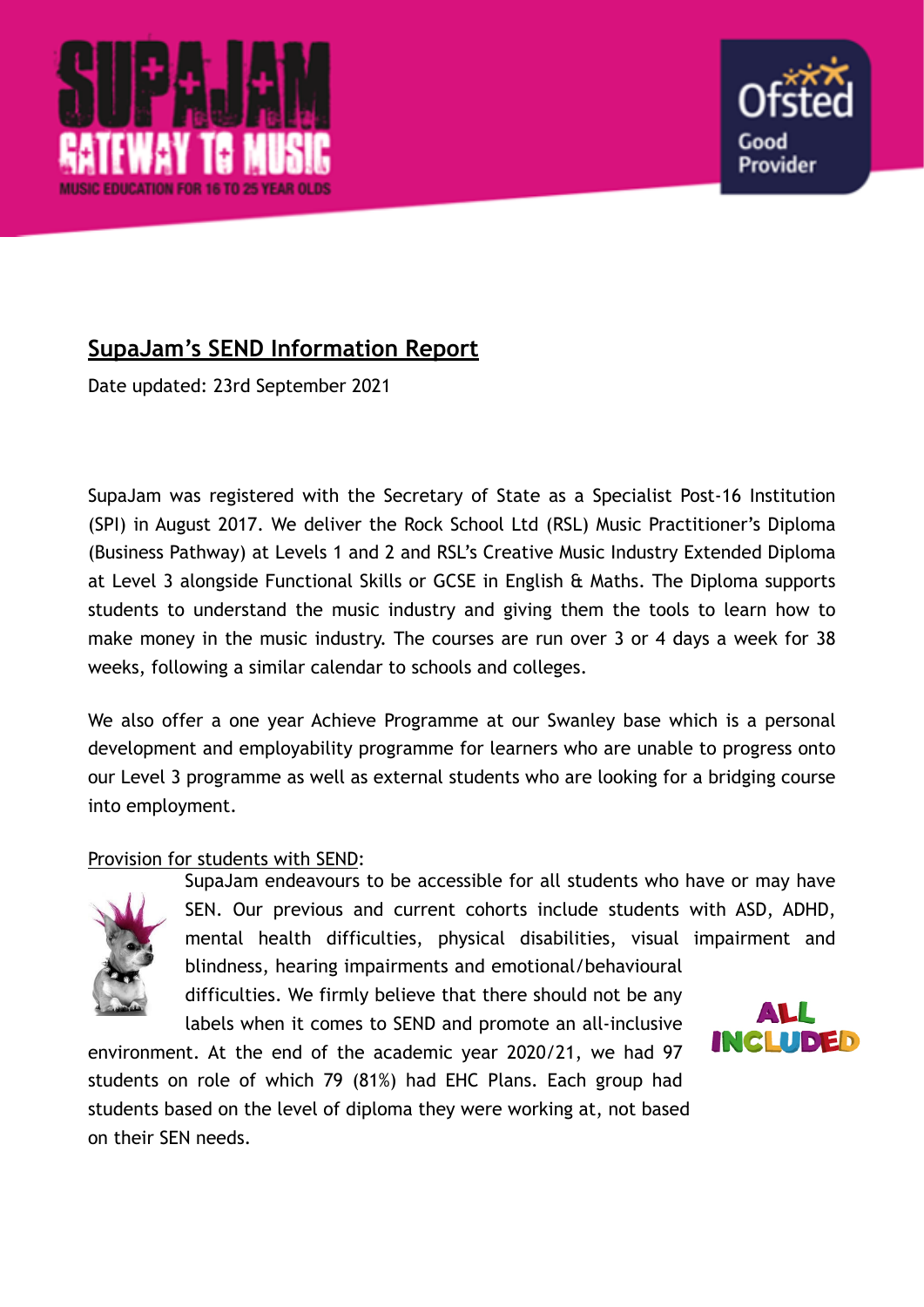Our Swanley base now consists of three buildings. The 'Base' and the 'Hub' are single storey buildings which means students with mobility difficulties are able to enter via ramped access and navigate the building without the need for lifts or stairs. The 'House' is currently not accessible for those who are required to use a wheelchair.

Our Canterbury Base is currently not accessible for individuals who require the use of a wheelchair. It is a three-storey building and the entrance consists of several steps without any ramped access.

Most rooms in both bases are spacious with plenty of lighting and clear walkways and aims to be an appropriate environment for most sensory difficulties, with due consideration the the needs of the group.

When considering a placement for a student who has or may have SEN, we always consider what impact the student's needs will have on other students, but more importantly whether SupaJam can have a positive impact on the student's needs and that all reasonable adjustments have been considered. On the rare occasion that SupaJam does not initially feel it can support a student's SEN, we will still aim to invite the young person in for an interview and assess how they respond within the college environment.

# Pastoral and Well-Being Support as Standard:

SupaJam is proud to have a dedicated pastoral and wellbeing team who provide all students with the support they need. Whether it is required through their EHC Plan or the need for support through personal circumstances, each student is afforded the time that they need to be able to access the provision and overcome some of the barriers around their emotional well-being. Our overall aim is to

see all students succeed, both short-term with the difficulties they may have but also long-term through the completion of the programme and moving into adulthood.

The college also utilises a Speech & Language Therapist to identify support for our students with any language difficulties, including assessment, therapy (if required) and identification of support strategies.



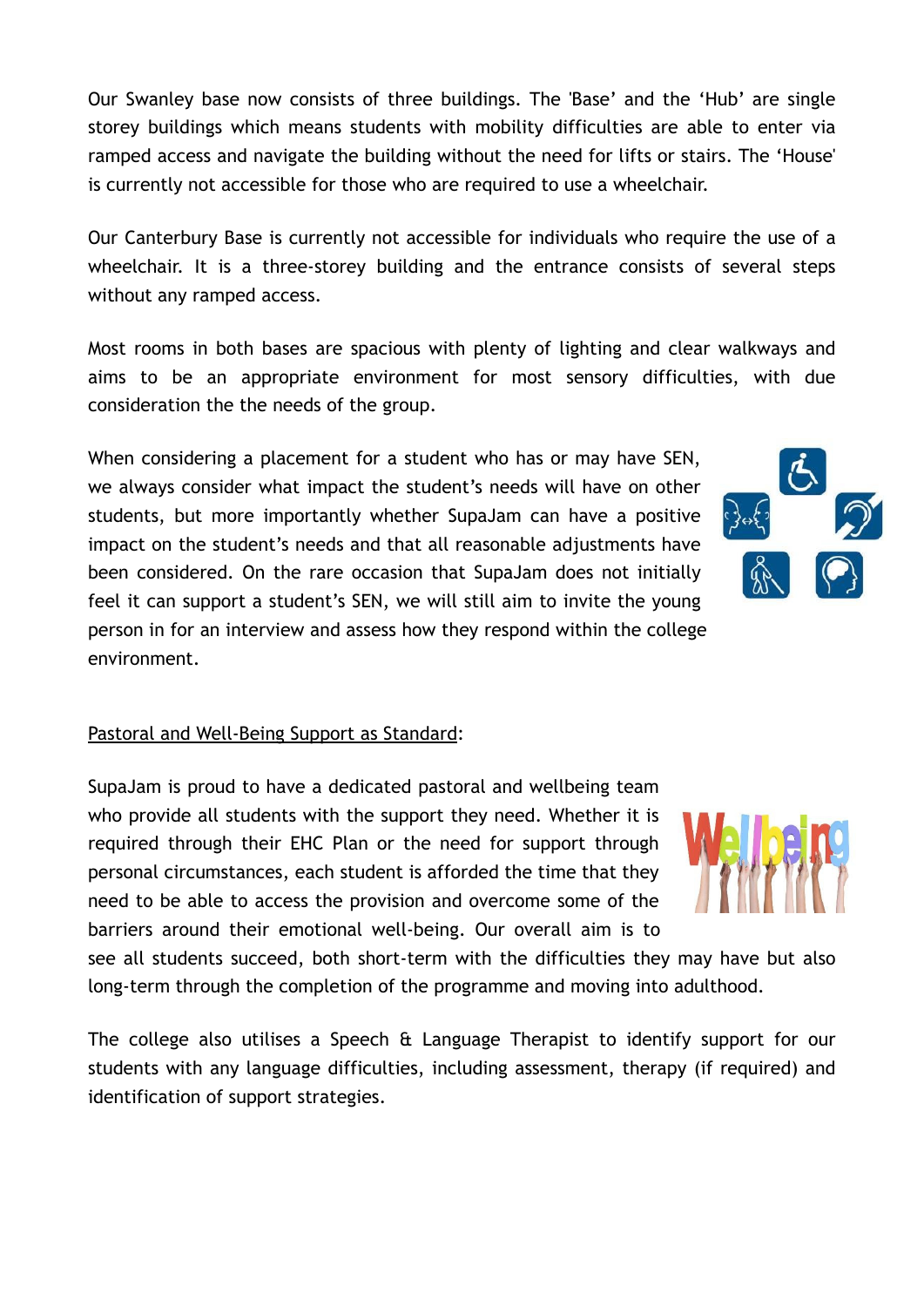

SupaJam's SEND and Equality & Diversity policies should be read in conjunction with this report. It outlines what steps are taken to ensure that the students receive the right support and evidence this to help build a portfolio of need which may determine if we are to apply for an Education, Health & Care Plan (EHCP) (subject to the young person's permission).

All staff are expected to support students within their class and record any difficulties they may be having. They should then liaise with the SupaJam SEND team to discuss the next steps, which will usually involve further observations, discussions with the young person and potentially their family. Contract

The SEND team can be contacted at the following email address: [sen@semmuk.com.](mailto:sen@semmuk.com)





Young people over the age of 16 have the right, under the Children & Families Act 2014 and SEND Code of Practice 2015, to make their own decisions around their education and forward pathways. This can sometimes be a daunting experience for young people and their parents/carers who have usually made decisions for the young people up to this stage of their life.

At SupaJam, we insist on obtaining the views of the young person, regardless of their age, cognitive ability or mental capacity. However, we also strongly encourage the young people to have their parents/carers support them in decision making. That is why we invite parents/carers to annual reviews and meetings around the progression of the students.



Students who are assessed as lacking capacity under the Mental Capacity Act 2005 will still be involved and part of the process.

# Working Together with Other Professionals:

Students who have support from various organisations should have a joinedup approach to reviews. SupaJam will always invite those professionals

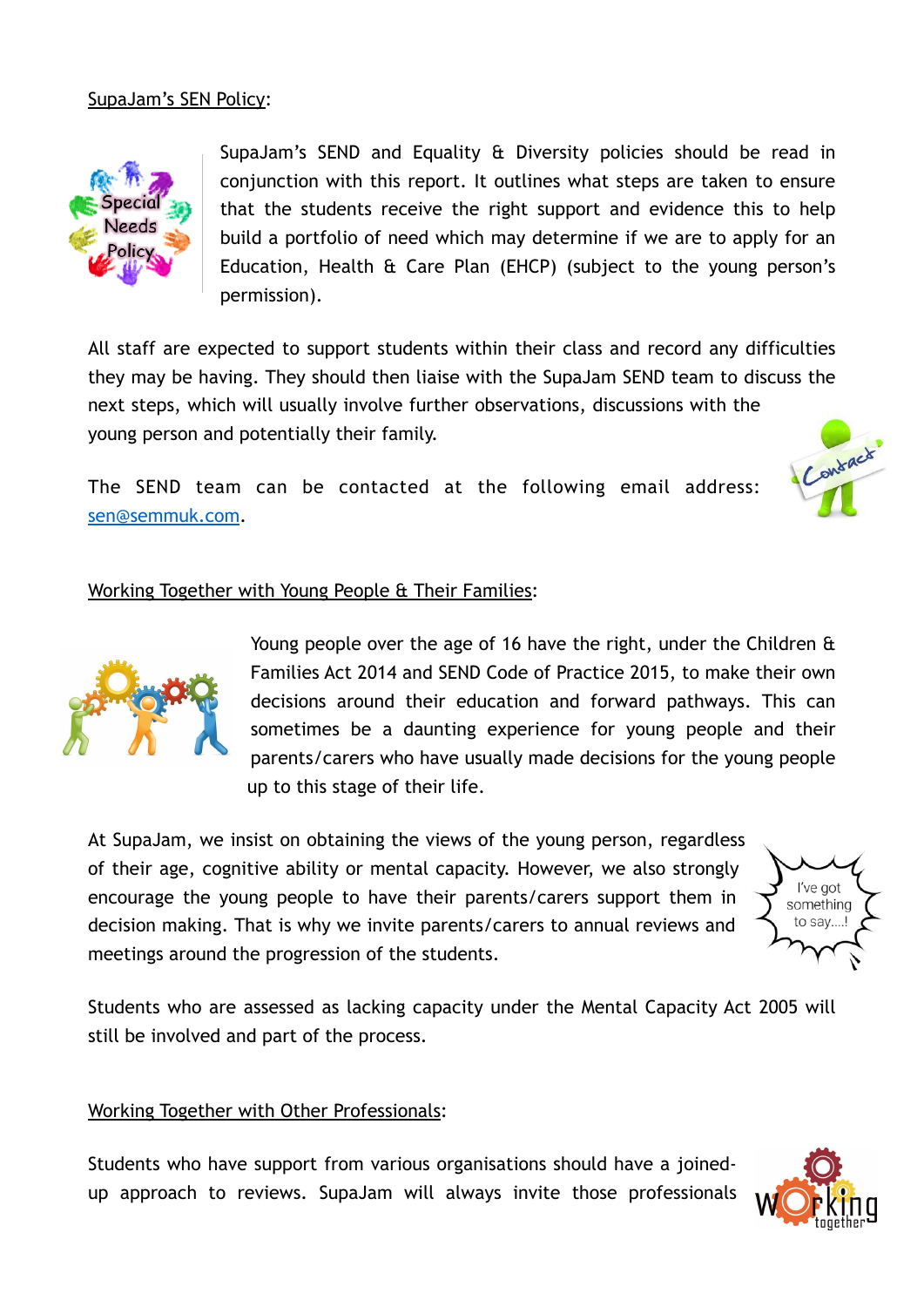involved in a young person's life to the annual review, or seek any relevant information from those professionals. SupaJam works closely with various local authorities to ensure the resources are available to provide the support that each young person needs.

# In-year and Annual Reviews – consulting with Young People & Parents/Carers:



Students who have an EHC Plan will have an annual review once a year (unless there are circumstances requiring more than one). The annual review is a statutory requirement under the SEND Code of Practice 2015 and is an opportunity to share progress, achievements and also things which aren't going so well. The annual review looks at the EHC Plan, whether the needs of the young person have changed and what progress has been made with their outcomes.

Young people may often make significant progress with their outcomes but need further support to aid them with the transition from the education environment to higher education or employment. The annual review will involve the young person, their parent/carer (unless explicitly requested by the young person that they do not want their parent/carer to attend), SupaJam and any other professionals working with the young person. The discussions at the annual review will include asking the young person what they want to do whilst at SupaJam as well as future ambitions.

In addition to the annual review, students with EHC Plans will have an in-year review twice a year which is an opportunity to discuss progress towards their short-term targets and outcomes. At the inyear review, the support a student receives is discussed and the student is able to give their views on how effective they feel their support is. Parents/carers are not usually invited to the in-year reviews.



Students who have SEND but may not have an EHCP are also able to receive support in a similar way. They will be identified as requiring SEND Support and will have outcomes to work towards. Much like EHCP students, SEND Support students will also have 2-3 in-year reviews to discuss their short-term targets and outcomes and students will be central to those discussions.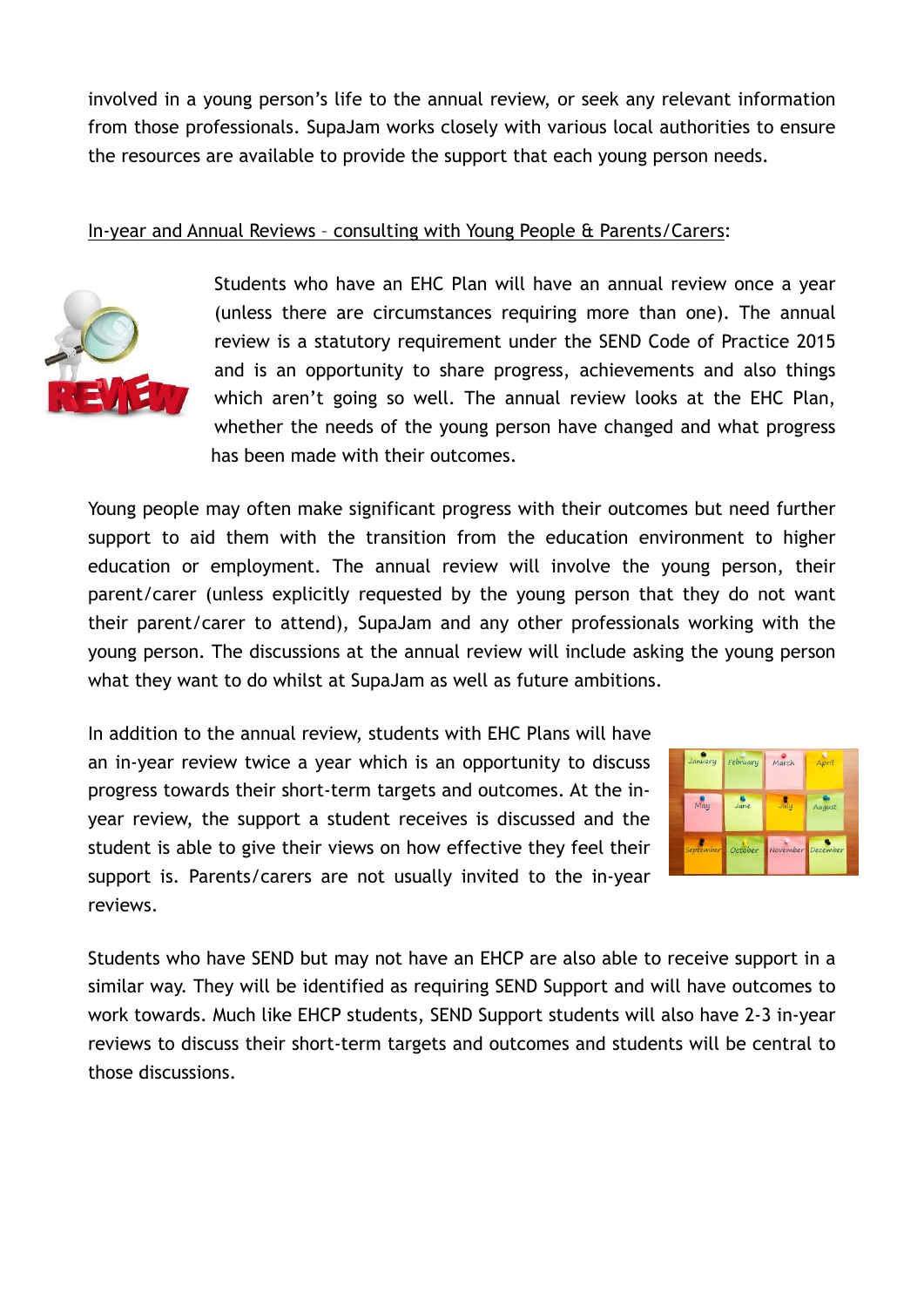### Teaching Young People with SEND:



All staff working at SupaJam share the same ethos in providing a supportive and nurturing environment for our students. Most of our teaching staff have real music industry experience which students can relate to.

Staff receive training to help develop their skills and knowledge in working with young people and have had visual impairment

training, ASD awareness, hearing impairment awareness, working with young people with behavioural difficulties, mental health awareness and medical conditions (i.e. epilepsy).

SupaJam recognises the need for continued professional development and our staff receive training to continually develop their skills in knowledge, particularly if the needs of our students require it.

Students with SEND have different learning styles and the tutors will utilise the support of Learning Support Practitioner's to deliver the lessons through verbal, visual and kinaesthetic means. Some students are able to work independently with tutors making regular checks on their progress, and others benefit from working in smaller groups with an LSP. However, there are some students who require more intensive support and can only complete work when working on an individual basis with an LSP.



#### Functional Skills:



Many students have significant difficulties with basic literacy and numeracy skills. Those students are provided with targeted support of at least two lessons of each a week with one of our Functional Skills teachers either on an individualised basis or in very small groups.

#### Reasonable Adjustments and Differentiation:

SupaJam offers the RSL Music Practitioner's Diploma (Business Pathway) and the Prince's Trust Achieve Programme. We have to evidence that the students have successfully completed the work required for each module. Some students find writing extremely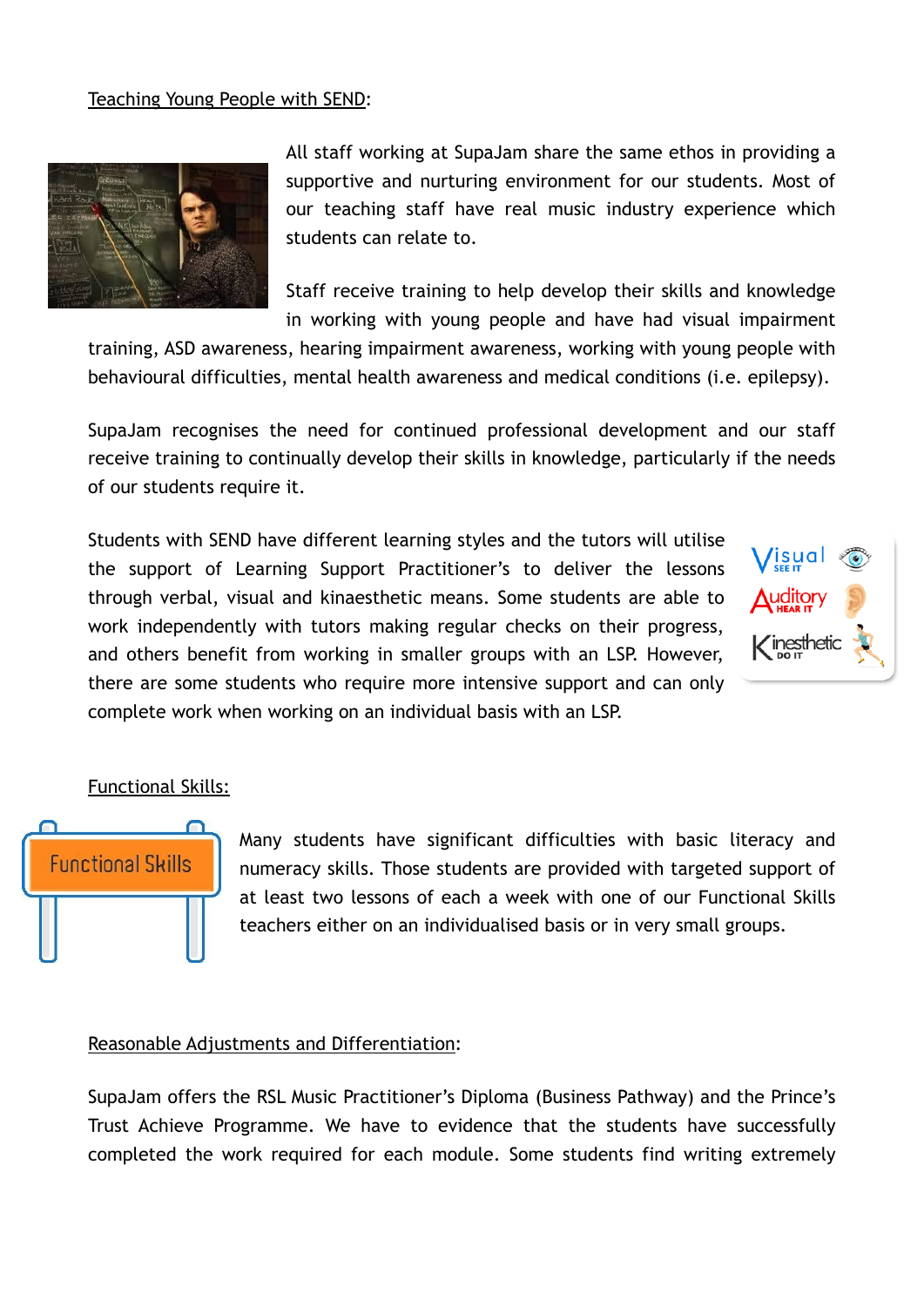laborious and can often become disengaged due to other concentration difficulties when expected to complete extended writing tasks.

At such times, we try to support the students by offering an **Adjustments are made for** each individual student alternative to written work such as video recordings or photographs, as well as professional discussions. Before this can occur, SupaJam has to assess the individual needs of each student and demonstrate why it is necessary to make these reasonable adjustments to justify to the awarding bodies.

Some students with EHC Plans require work to be differentiated under the Equalities Act 2010. In these circumstances, we look at the individual needs of the student and adjust accordingly. For example, differentiation may be as simple as providing work in larger print for visually impaired students. For others, differentiation may be more intensive and we have provided some very high need students with home tuition to keep them engaged and support their learning and emotional needs.

Supporting with Transition:



Many students will finish at SupaJam and move into either employment or higher education. Most students will have a clear career path in mind but there are those who may not be sure and will require support with future pathways.

Under Section 45 of the Education Act 1997, schools and colleges

must provide students with independent careers advice. SupaJam is continuing to develop its careers information for students, taking into consideration the individual needs of its students and how best to support them.

Students who have Social Care support from Local Authorities or Continuing Care from the NHS will require a joined-up approach and we endeavour to work with these bodies to ensure that there are appropriate transitional outcomes and identifiable provisions in place.

The annual review process will promote conversations early on in planning for the next phase of a young person's life. SupaJam will provide students with the skills and confidence to manage in the next phase of their education or pathway to adulthood.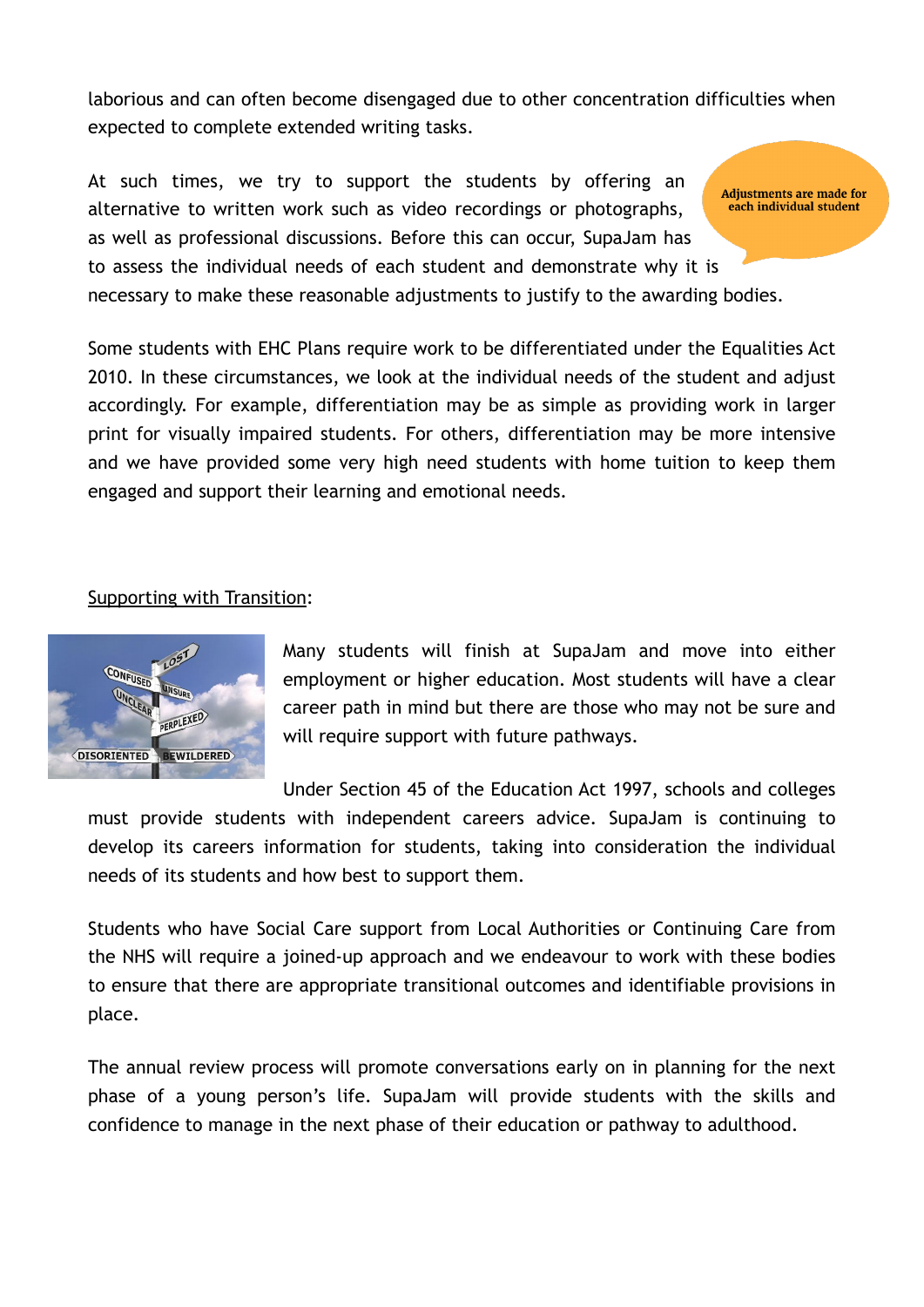# Evaluating the Effectiveness of SupaJam's Support:

Young people attending SupaJam who have or may have SEND often come to the college scared, worried, confused, lacking confidence or disengaged from learning. We evaluate our success through the achievements of our learners and those who have clearly overcome at least one barrier in their life to achieve at the RSL Diploma or Functional Skills, or significantly better manage their emotional and behavioural responses.



## Case Study – 'E' – former student:

'E's' mum said the following; "E has always been academically bright and able but never been able to remain in education because of her mental health difficulties. E has had 4 attempts at previous colleges in the past and never got beyond the October half term. This was down to staff not being able to meet her needs and causing E so much stress and anxiety. She thought that she would never find a college that would meet her needs and along came SupaJam. She fitted in straight away and has remained there for the past 2 years and has loved every minute of it, achieving well academically; managing to complete a full level 3 programme, something which we didn't think would be possible. Not only that, SupaJam has given her life back and in fact has literally saved her life – she felt she had no purpose before and didn't think she was worthy of getting help. I found all of the staff to be incredibly helpful but what was more important was the communication between SupaJam and me."

'E' said – "I discovered SupaJam through a friend and it is the best thing that has happened to me. SupaJam has given me direction in life and has actually saved my life. The staff are so supportive and actually care about each and every one of their students. There is so much mutual respect between everyone and it makes it feel like a family – a family of misfit musicians!

Having had the support of a 1:1 in a small quiet room has really helped me to achieve and feel more comfortable when I am down.

If I ever feel that I want to self-harm, I feel comfortable enough to tell a staff and they help me feel better – which is something I never had before.

I really don't want to leave SupaJam as they make me feel safe and always keep me busy and distracted from my thoughts. You should come to SupaJam – it's amazing. Thank you SupaJam!"